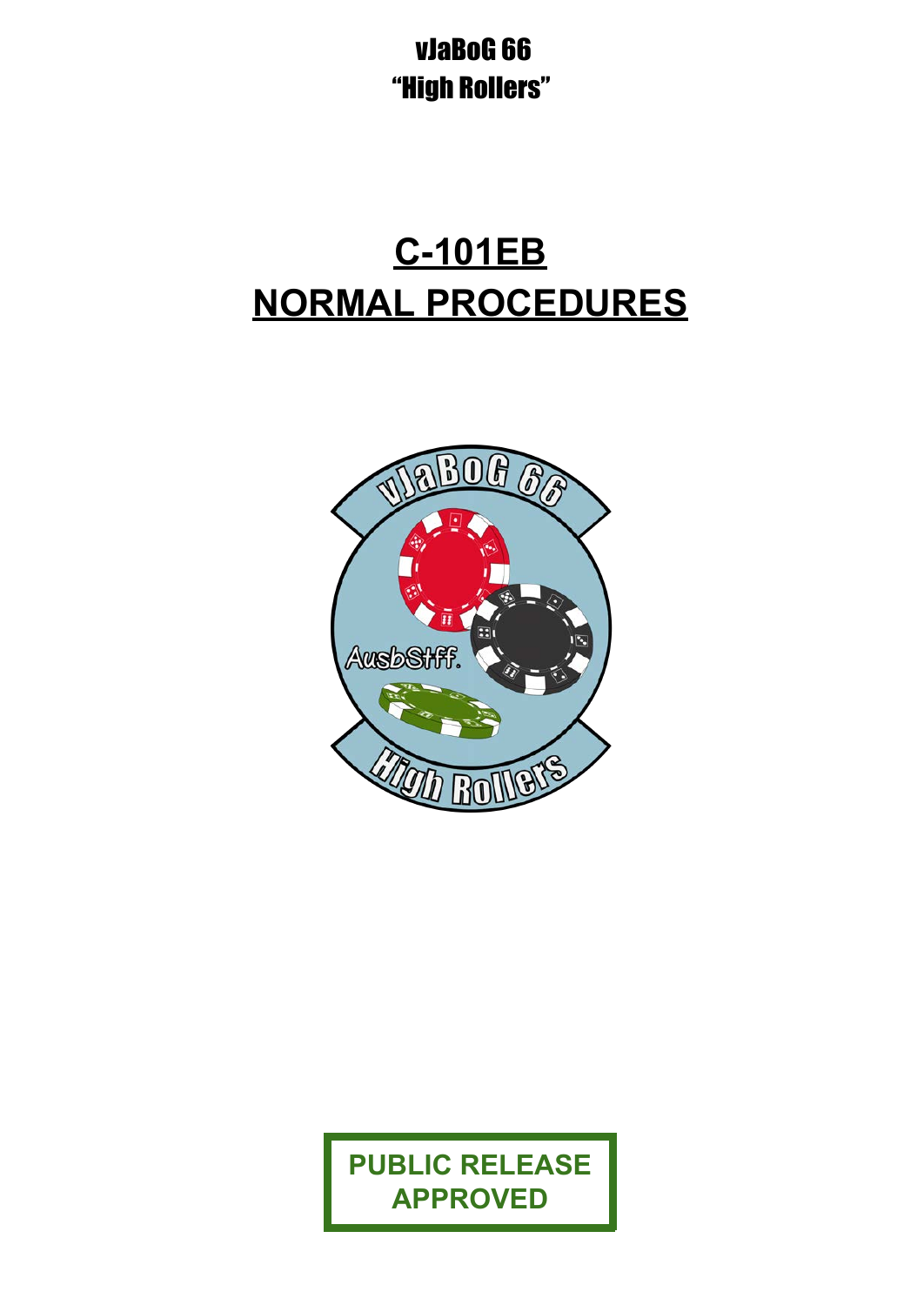

Revision 4

Letzte Änderung 16.06.2022

#### **Änderungsübersicht**

| Rev 1 | 07.06.2020 | $\overline{\phantom{a}}$                                                                                     | Initiale Version                                                                                                                                                                    |
|-------|------------|--------------------------------------------------------------------------------------------------------------|-------------------------------------------------------------------------------------------------------------------------------------------------------------------------------------|
| Rev 2 | 29.05.2021 | $\overline{\phantom{a}}$<br>$\overline{\phantom{a}}$                                                         | Formatierung geändert<br>FOR INTERNAL USE ONLY entfernt - PUBLIC RELEASE APPROVED hinzugefügt                                                                                       |
| Rev 3 | 23.10.2021 | $\overline{\phantom{a}}$<br>$\overline{\phantom{a}}$<br>$\overline{\phantom{a}}$<br>$\overline{\phantom{a}}$ | Geändert: COCKPIT INTERIOR INSPECTION - TWO PILOTS<br>Geändert: ENGINE START<br>Umbenannt: "MISSED APPROACH" in GO AROUND / TOUCH & GO<br>Diverse Spalten-/Seitenumbrüche angepasst |
| Rev 4 | 16.06.2022 | $\overline{\phantom{a}}$<br>$\overline{\phantom{a}}$                                                         | Geändert: AFTER TAKEOFF<br>Geändert: CLIMB (10,000 FT)                                                                                                                              |

## **Gültigkeitsbereich**

Dieses Dokument ist für das Flugmuster C-101EB des vJaBoG 66 gültig.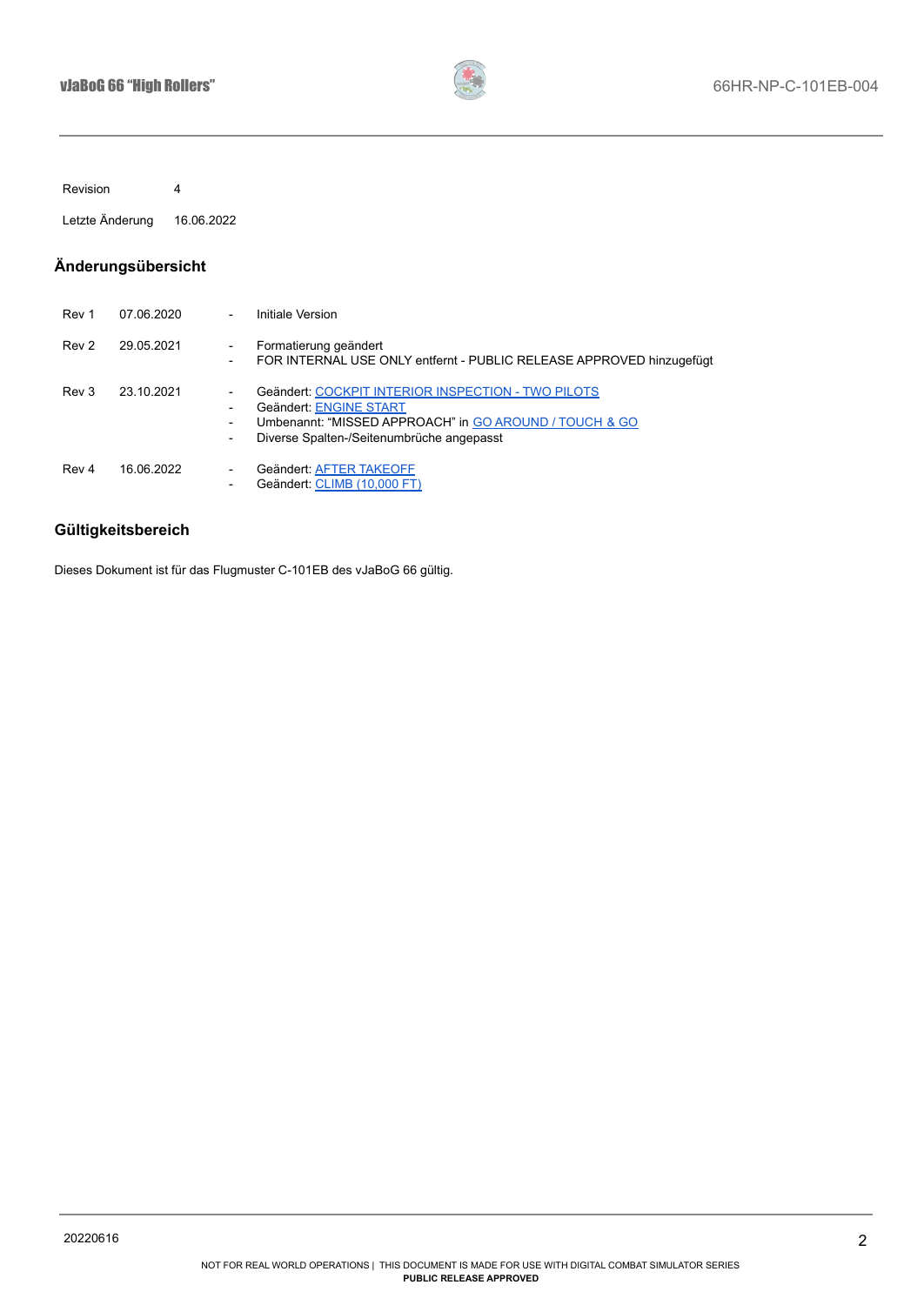

| <b>VORWORT</b>                                   | $\overline{\mathbf{4}}$ |
|--------------------------------------------------|-------------------------|
| <b>BEFORE ENTERING COCKPIT</b>                   | $6\phantom{1}$          |
| <b>COCKPIT INTERIOR INSPECTION - SOLO FLIGHT</b> | $\boldsymbol{6}$        |
| <b>COCKPIT INTERIOR INSPECTION - TWO PILOTS</b>  | $\boldsymbol{6}$        |
| <b>BEFORE ENGINE START</b>                       | $\bf 8$                 |
| <b>ENGINE START</b>                              | 9                       |
| <b>BEFORE TAXI</b>                               | 11                      |
| <b>TAXI</b>                                      | 12                      |
| <b>BEFORE TAKEOFF</b>                            | 12                      |
| <b>TAKEOFF</b>                                   | 13                      |
| <b>AFTER TAKEOFF</b>                             | 13                      |
| <b>CLIMB (6,000 FT)</b>                          | 13                      |
| <b>CLIMB (10,000 FT)</b>                         | 13                      |
| <b>FLIGHT</b>                                    | 14                      |
| <b>DESCENT</b>                                   | 15                      |
| <b>BEFORE LANDING</b>                            | 15                      |
| <b>LANDING</b>                                   | 15                      |
| <b>GO AROUND / TOUCH &amp; GO</b>                | 15                      |
| <b>AFTER LANDING</b>                             | 15                      |
| <b>SHUTDOWN</b>                                  | 16                      |
|                                                  |                         |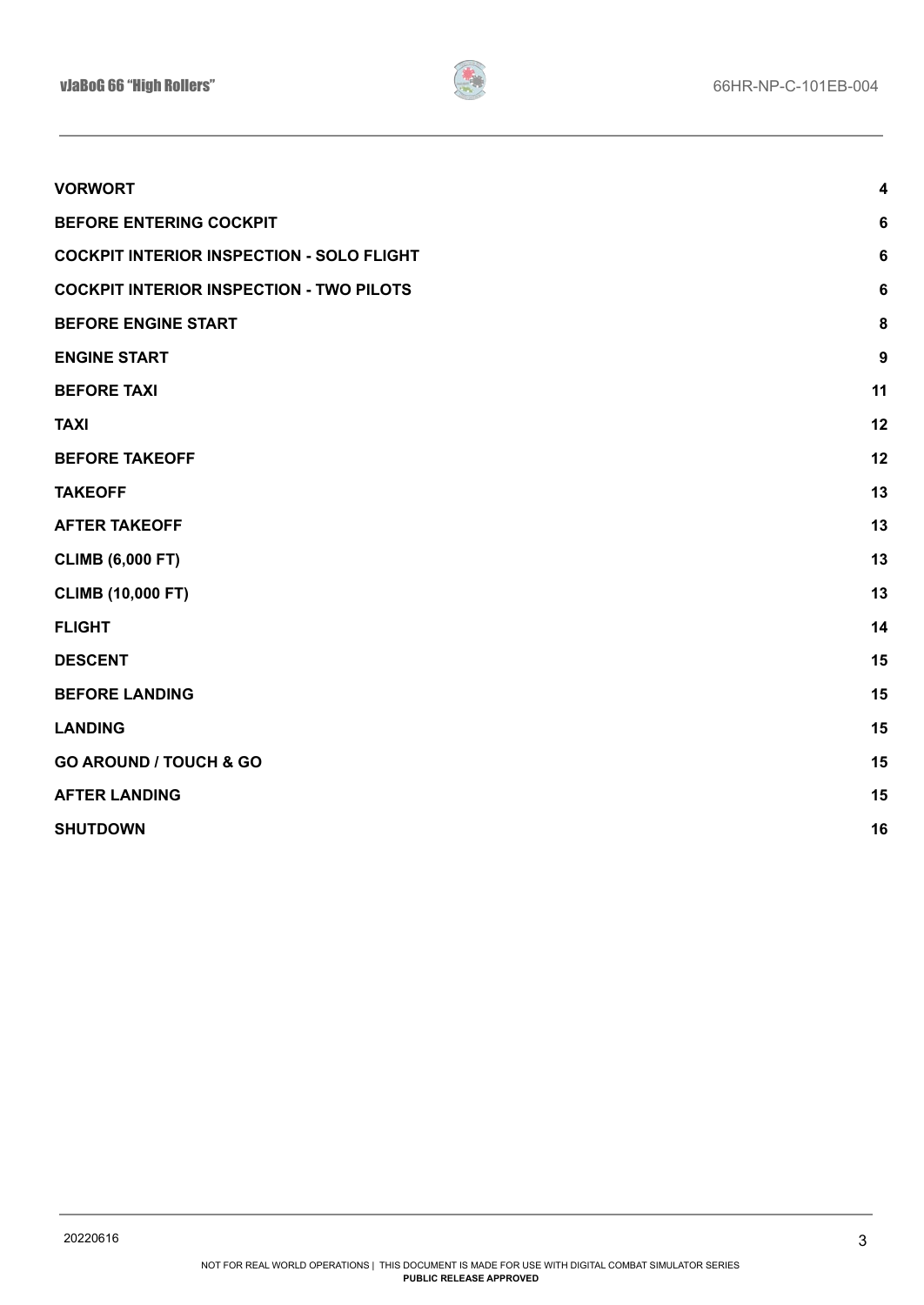

## <span id="page-3-0"></span>**VORWORT**

Das normalen Prozeduren für das Muster C-101EB des virtuellen Jagdbombergeschwaders 66 wurde nach bestem Wissen und Gewissen erstellt.

Die einzelnen Teilbereiche wurden, soweit möglich, anhand von realen Vorbildern und Dokumenten erstellt und niedergeschrieben. Wenn keine realen Dokumente zur Verfügung standen oder wenn der Geschwaderstab entschieden hat, Abstriche für die Praktikabilität oder das Gameplay zu machen, dann sind die hier dargestellten Prozeduren nach unserem besten Wissen über die militärische und zivile Luftfahrt ausgearbeitet worden.

Sollten Rechtschreibfehler oder Fehler inhaltlicher Natur gefunden werden, meldet diese bitte dem Geschwaderstab.

vJaBoG 66, Geschwaderstab Raku, Borin, Yurgon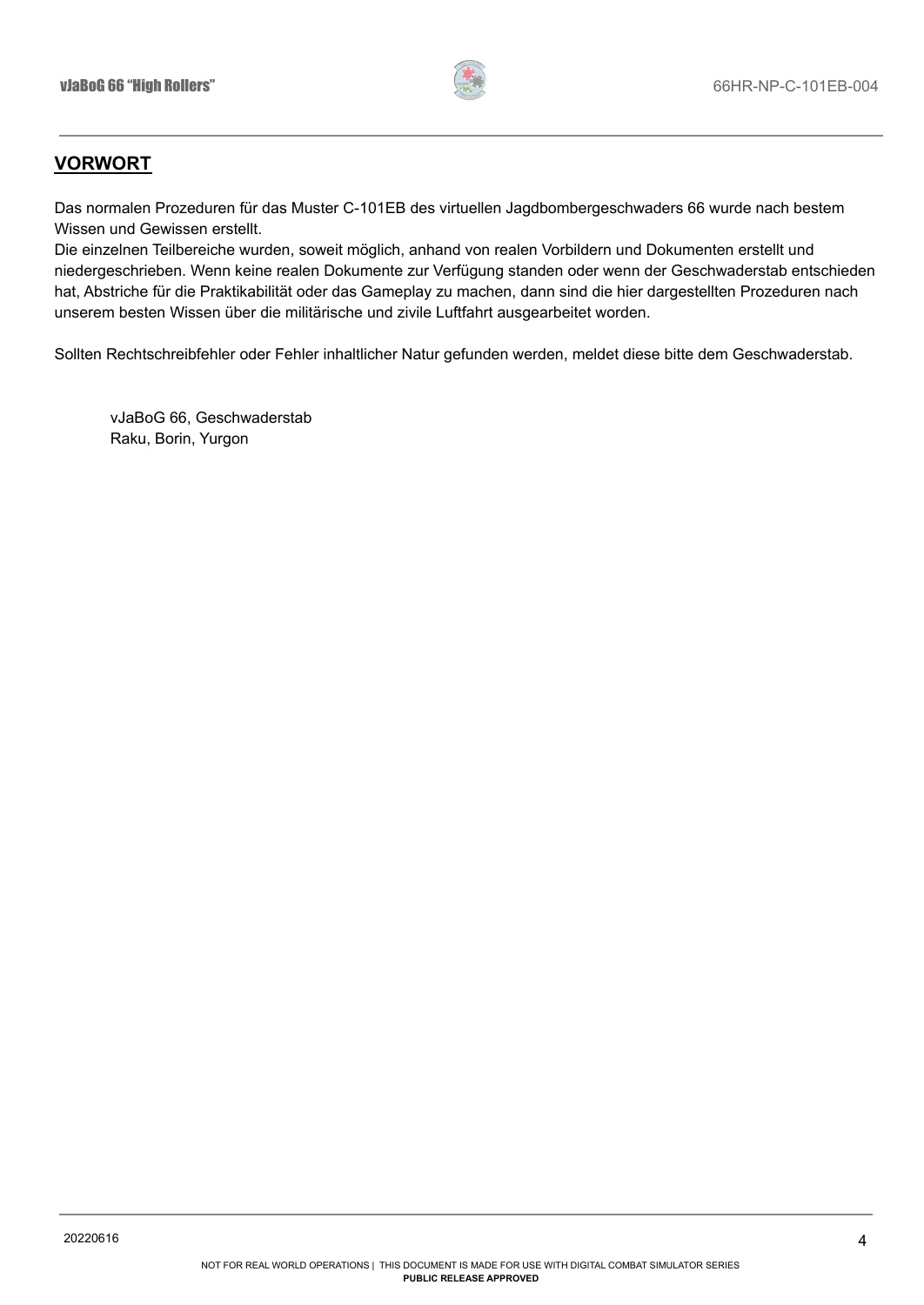

#### Until ENGINE START, mandatory items are shown in black font.

Optional, non-mandatory and check-only items are shown in light-gray font.

From ENGINE START onwards, every item is mandatory.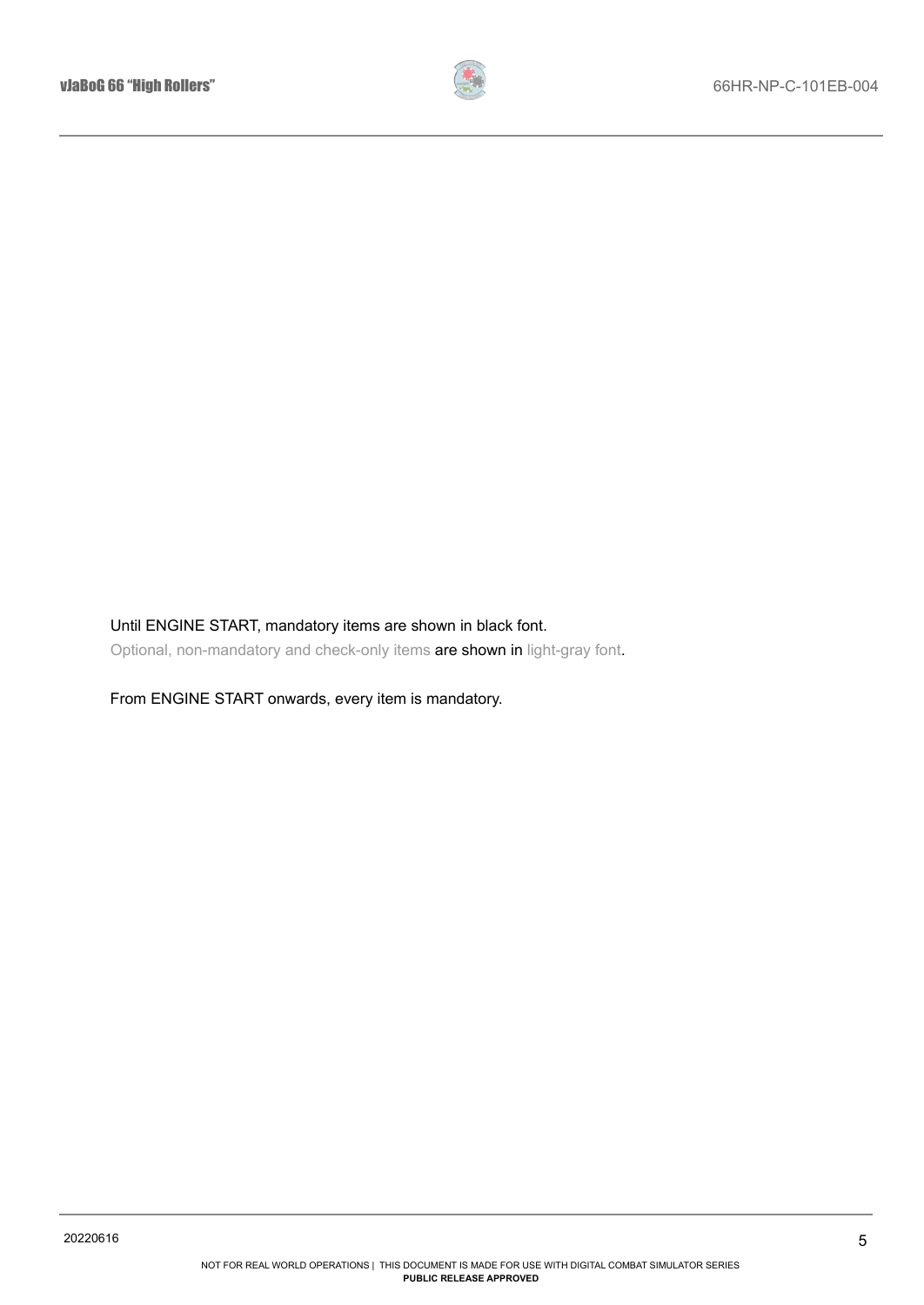

## <span id="page-5-1"></span>**BEFORE ENTERING COCKPIT**

- 1. All hardware devices Tested
- 2. Additional external programs On and tested
- 3. Screen Cleaned
- 4. Flight publications Check

#### **NOTE**

Make sure your joystick, throttle, rudder pedals, TrackIR, MFDs, screens and other peripheral hardware devices are functioning properly, your screen is cleaned, every necessary software like Helios, SRS, Teamspeak, SSA is up and running and that you have all necessary documents/flight publications with you.

| Beverages - Tested and quantity checked<br>-5. |  |
|------------------------------------------------|--|
|------------------------------------------------|--|

6. Internal water tank - Check max quantity 10%

## <span id="page-5-2"></span>**COCKPIT INTERIOR INSPECTION - SOLO FLIGHT**

- 1. Kneeboard Check
- 2. Fuel quantity Check / as briefed

**NOTE**

If necessary, refuel as briefed or as required.

#### REAR COCKPIT

- 3. Ejection seat safety pin IN
- 4. Emergency pitch trim guard CLOSED
- 5. Ignition switch OFF
- 6. Fuel transfer pump switches ANT
- 7. Landing lights FRONT
- 8. Parking brake IN
- 9. UHF ON / Set
- 10. Interior lights OFF
- 11. VOR ON / Set

#### 12. Intercom selector - INT

- 13. VHF ON / Set
- 14. Oxygen supply CLOSED
- 15. Oxygen pressure warning FRONT
- 16. Rear canopy CLOSED / LOCKED

#### FRONT COCKPIT

Check the front cockpit as described in COCKPIT INTERIOR INSPECTION - TWO PILOTS.

## <span id="page-5-3"></span><span id="page-5-0"></span>**COCKPIT INTERIOR INSPECTION - TWO PILOTS**

**NOTE**

Items marked with an asterisk (\*) are checked in the front cockpit only, because either they are not duplicated in the rear cockpit or the check in the front cockpit is sufficient. Items marked with two asterisks (\*\*) are checked in the rear cockpit only, because they are not duplicated. Every other item is to be checked in both cockpits.

- 1. Kneeboard Check
- 2. Fuel quantity Check / as briefed
- 3. Ejection seat safety pin IN
- \*\*4. Ejection seat priority lever AS REQUIRED

#### **NOTE**

If the front pilot initiates ejection, only the front pilot will eject.

With the ejection seat priority lever in the ON position and the rear pilot initiating ejection, the rear pilot will eject first. The front pilot will automatically be ejected 0.3 to 0.4 seconds later.

With the ejection seat priority lever in the OFF position and the rear pilot initiating ejection, only the rear pilot will be ejected.

- 5. Seat harness ADJUSTED
- 6. Pedals ADJUSTED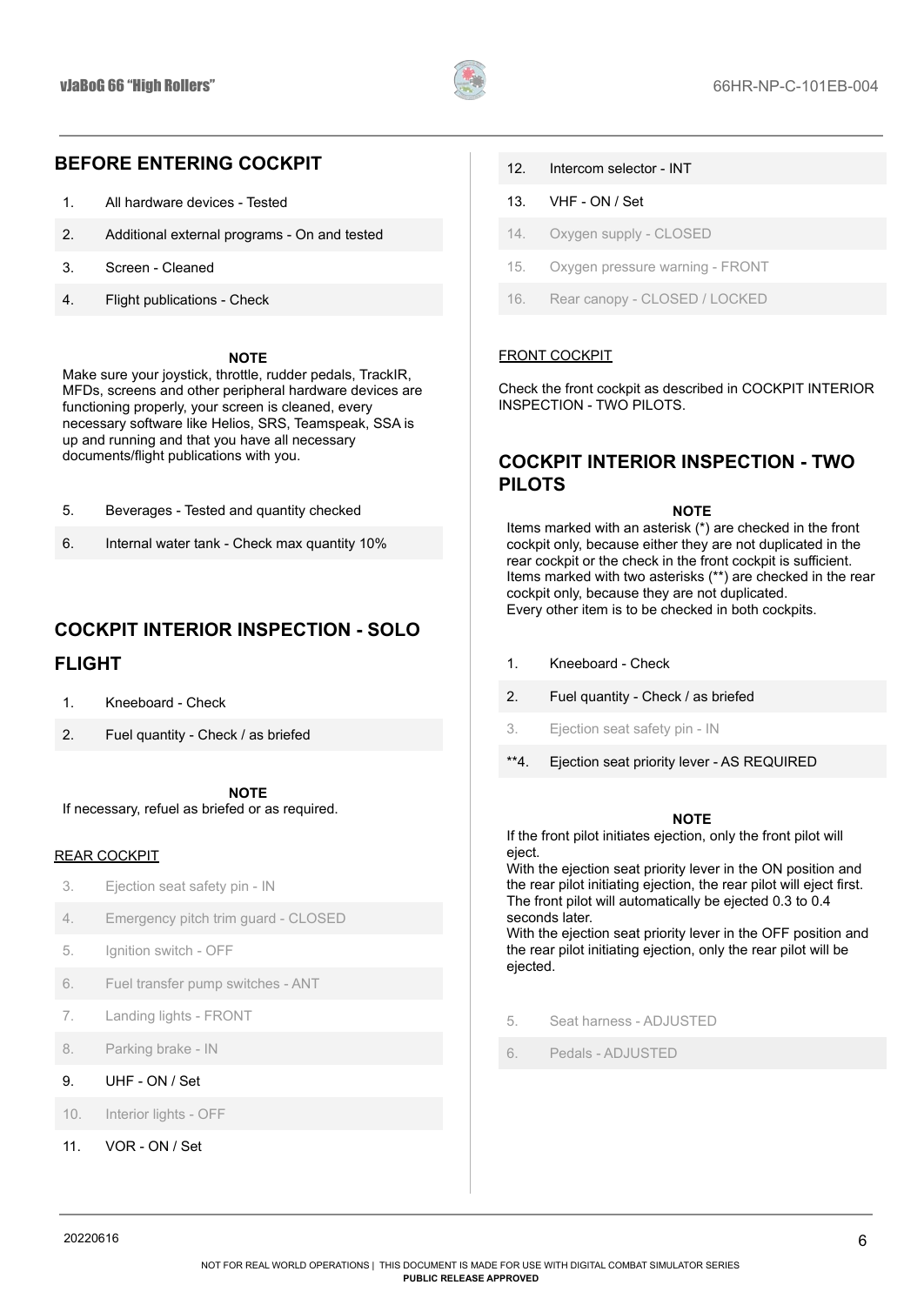

#### LEFT CONSOLE

#### 1. Circuit breakers - IN

- 2. Emergency pitch trim guard CLOSED
- \*3. Pitch trim breaker IN
- 4. Throttles Check
	- a. Set FULL OPEN
	- b. CHECK FRICTION
	- c. Set OFF
- 5. Ignition switch OFF
- 6. Starter mode switch NORMAL
- 7. Fuel transfer pump switches OFF(\*) / ANT(\*\*)
- 8. GPU CONNECT

#### INSTRUMENT PANEL

- \*1. Stall warning power OFF
- 2. Parking brake SET
- 3. Accelerometer RESET
- 4. UHF OFF
- \*5. UHF Antenna Selector AUT
- 6. TARSYN Mode Select COMPASS
- 7. Altimeter SET

#### 8. Clock - SET

- 9. Standby ADI CAGED
- \*10. IFF OFF
- \*11. Inverter OFF
- \*12. Generator OFF
- \*13. Bus tie switch OFF
- \*14. Batteries OFF

#### RIGHT CONSOLE

- \*1. Cabin pressure Check airfield elevation
- 2. Interior Lights OFF
- \*3. Exterior lighting Set
	- a. Anti-collision beacon ON
	- b. Nav lights OFF
	- c. Formation lights OFF
	- d. Landing lights RETRACT(\*)/FRONT(\*\*)
- 4. VOR OFF
- \*5. TACAN OFF
- 6. Oxygen supply OPEN
- 7. VHF OFF
- \*\*8. Oxygen pressure warning BOTH ("AMBAS")
- 9. Audio panel As required

#### \*10. Air conditioning panel

- a. Air conditioning master switch OFF
- b. Temperature mode AUT
- c. Flow selector CPT
- d. Temperature selector 12 o'clock
- e. Emergency ventilation OFF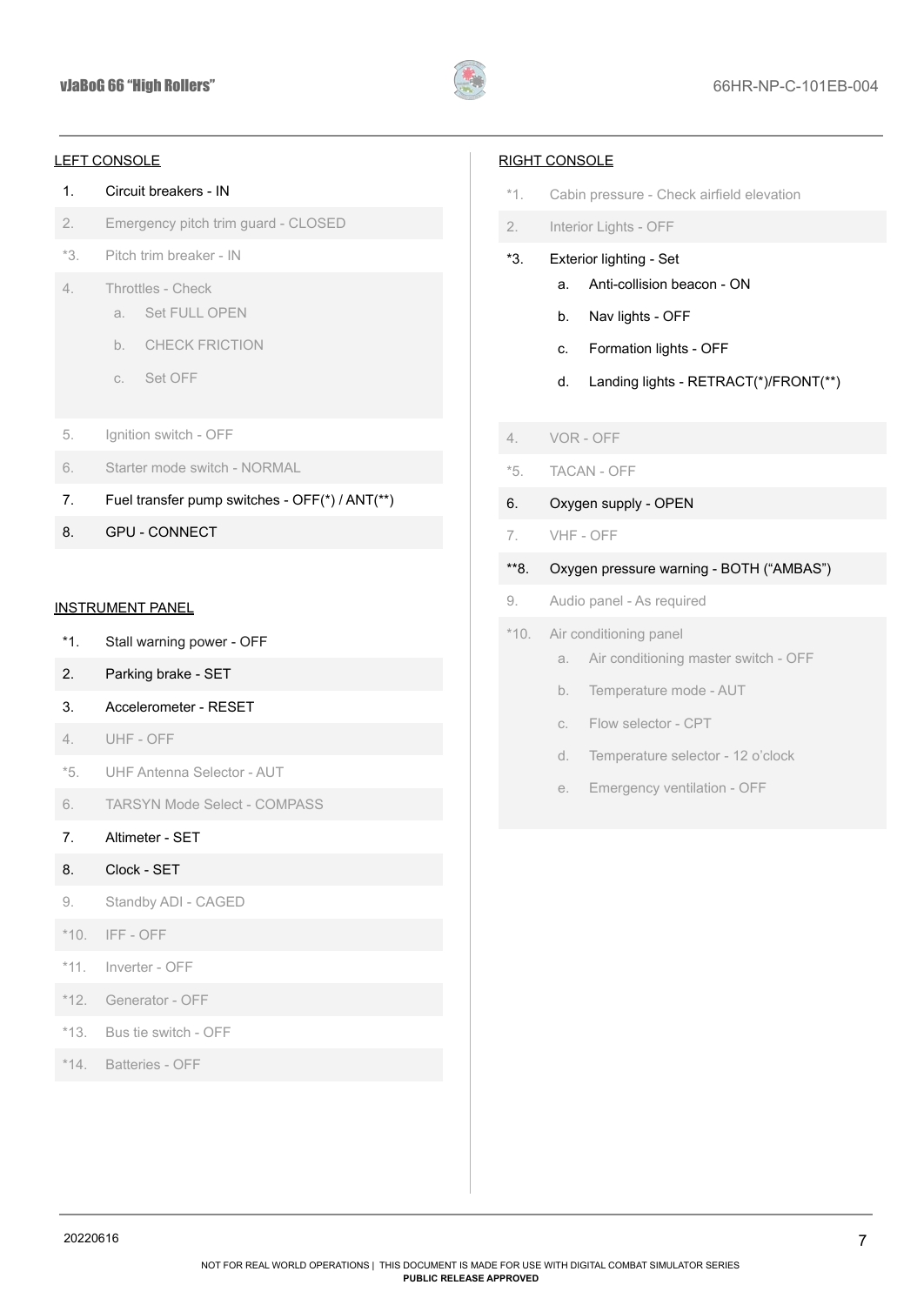

## <span id="page-7-0"></span>**BEFORE ENGINE START**

- 1. Batteries ON
- 2. Voltmeter Check 24V
- 3. GPU ON
- 4. Bus tie switch ON
- 5. Inverter STANDBY
- 6. Audio selector INT
- 7. Seat height Adjust
- 8. Engine ignition light TEST
- 9. Computer ON (light off)
- 10. Fuel panel
	- a. Fuel tank indicators L/C/R Check (green: fuel tank not empty; red: fuel tank empty)
	- b. Fuel transfer pumps Check

Set each fuel transfer pump switch with a green fuel tank indicator one after another to AUT, then MAN, then OFF. Check green pressure light for each pump in AUT and MAN.

#### **NOTE**

The MAN mode is not a normal operation mode and is reserved for the case a transfer pump is de-energized due to a fault in the low-level circuit breakers. Routine operation of fuel transfer pumps in

MAN mode can considerably shorten the lifespan of the fuel transfer pump, since they are designed to operate in a vacuum.

#### **NOTE**

Depending on environmental conditions, it may be necessary to accelerate the engine up to 50% N1 to gain positive pressure from any fuel transfer pump.

c. Fuel quantity selector - Check

If fuel quantity selector is ON (FUS light on), the fuel quantity indicator shows the content of the fuselage tank. If positive pressure from at least one fuel transfer pump is set and fuel quantity selector is OFF (FUS light off), the fuel quantity indicator shows the content of the fuselage tank and the center wing tanks.

d. Fuselage tank pump - OFF

**NOTE** The fuselage pump is energized by moving the throttle out of the STOP position.

- e. Fuel switch OFF
- 11. Stall warning power ON
- 12. Stall warning TEST
- 13. Fire warning button PRESS / CHECK

Check red fire warning button illumination and red FIRE warning on the warning and caution lights panel.

- 14. Voltmeter Check 28V
- 15. Fuel flow CHECK

With depressed check button, fuel flow should indicate 1.200 lbs/h. Total fuel used should rise by 10 lbs every 30 seconds.

- 16. Total Fuel Used Reset
- 17. Warning lights TEST

Check MASTER WARNING, MASTER CAUTION and every light on the warning and caution lights panel illuminates. Repeat test for DIM and BRIGHT lamp setting.

- 18. ESS BUS ON, then OFF
- 19. Inverter NORMAL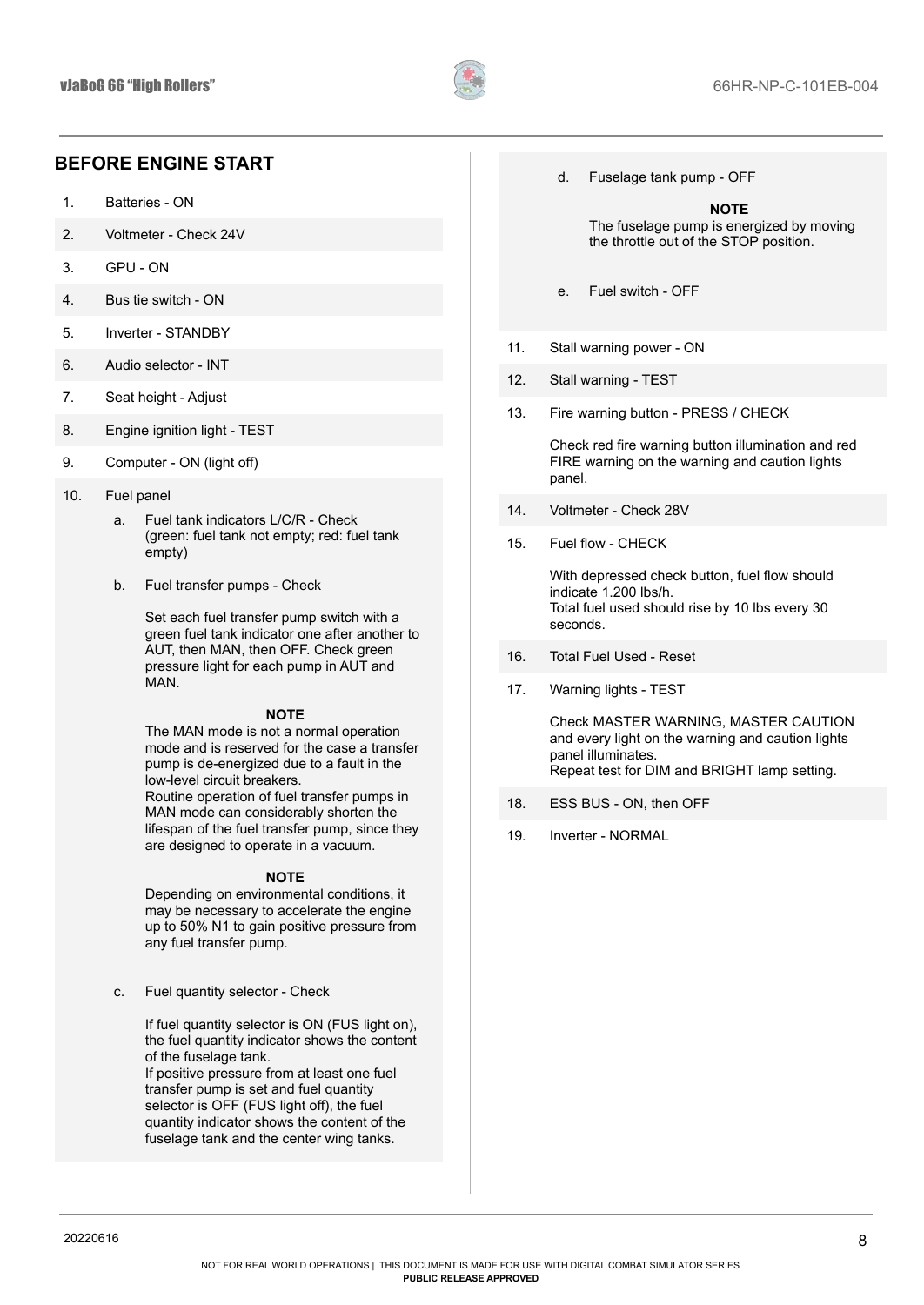

## <span id="page-8-0"></span>**ENGINE START**

- 1. Area Clear (see Figure 1)
- 2. Voltmeter Check minimum 24V and no less than 15V during engine start cycle
- 3. Fuel Switch ON
- 4. Ignition START, hold for 2s
- 5. Throttle from STOP to IDLE when reaching 10% N2

Check ignition light illuminated.

#### **NOTE**

The engine computer automatically enriches the fuel until ignition. Below -18°C outside air temperature, a manual

enrichment using the manual enrichment button is recommended. In this case, hold the button until reaching ITT 300-400°C

- 6. ITT Check rising within 10 seconds
- 7. N1 Check rising within 20% N2
- 8. Oil pressure Check rising within 10 seconds
- 9. Fuel flow Check indication



Abort engine start when:

- a. No ITT indication 10 seconds after moving throttle from STOP to IDLE
- b. N2 does not rise continuously, but rapidly up until 24%
- c. N1 does not rise until N2 reaches 20%
- d. ITT reaches limit or rises rapidly
- e. No positive oil pressure within 10 seconds of ignition

Abort engine start with the following procedure:

- a. Throttle STOP
- b. Abort switch HOLD ABORT
- 10. Ignition light Extinguishes when N2 reaches 50%
- 11. Engine instruments Check
	- a. N1 32-37%
	- b. N2 58-71%



The following times are not to be exceeded:

From 10% N2 to ignition: 10 seconds. From ignition to idle: 50 seconds.

In case of exceeding the aforementioned times, abort the engine start. Find and fix the problem, before attempting another engine start.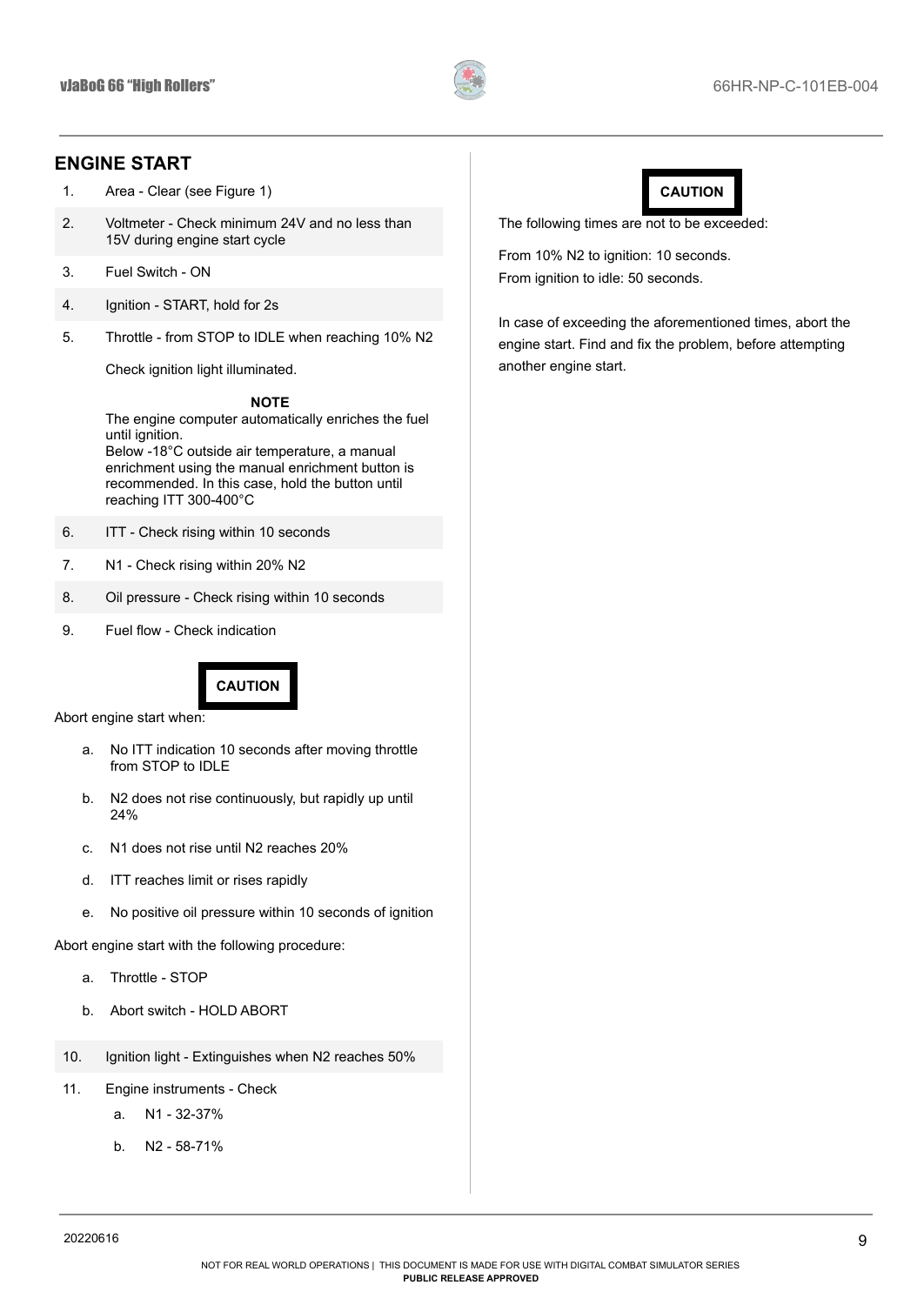

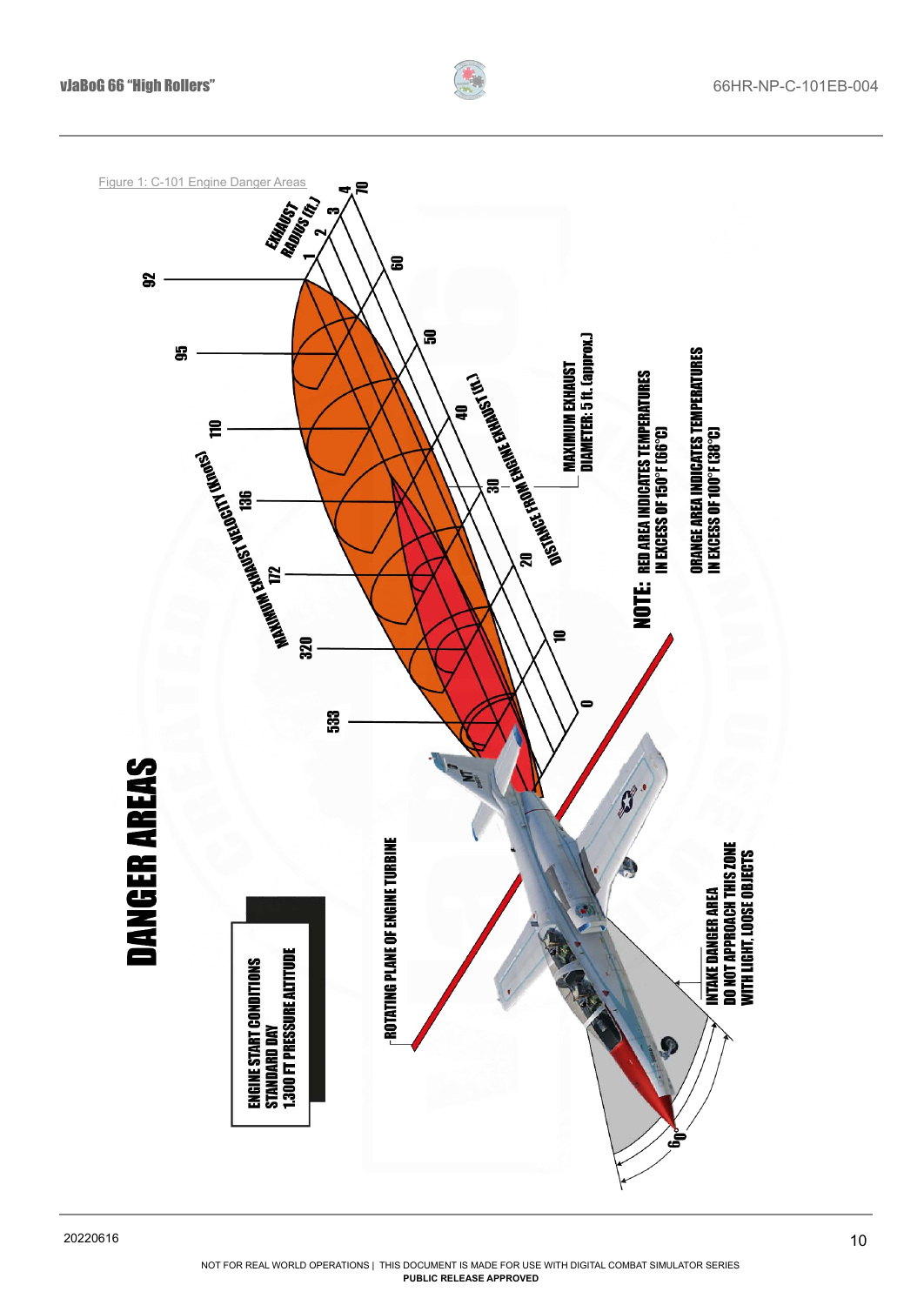

## <span id="page-10-0"></span>**BEFORE TAXI**

- 1. GPU OFF
- 2. GPU Disconnect
- 3. GPU Check light extinguished
- 4. Generator RESET, then ON

Check GENERATOR warning light extinguishes

5. Generator test - GF (ground fault), then 0V.

Check red GENERATOR warning light illuminates. Set generator switch to RESET, then ON.

- 6. Radios As required
- 7. Navigation equipment As required
- 8. Standby ADI Uncaged
- 9. IFF Standby
- 10. Hydraulic pressure Check green (2.850 3.050 PSI).

Check red HYD PRESS warning light extinguished.

11. Speedbrake - Check

Open speed brakes, and while speed brakes are opening observe speed brake indication and pitch trim movement. When speed brakes are fully opened, speed brake indication shows OUT. Close speed brakes, and while speed brakes are closing observe speed brake indication and pitch trim movement. When speed brakes fully closed, speed brake indication shows IN.

12. Flaps - Check

Move flaps to TAKE-OFF. Check flap indicator. Move flaps to DOWN. Check flap indicator.

- 13. Flaps TAKE-OFF
- 14. Ailerons Check
- 15. Pitch trim breaker IN
- 16. Pitch trim Check

Check movement of trim in normal operation. Check movement of trim when actuating trimmer on the emergency panel.

- 17. Pitch trim SET -1.5
- 18. Roll trim Check and SET 0
- 19. Pitot heat and stall warning TEST and as required
- 20. Stall warning ON
- 21. Engine anti-ice Check

Depress button. Check amber ANTI-ICE caution light and MASTER CAUTION illuminate briefly. Depress button to turn engine anti-ice off.

#### **NOTE**

Anti-ice check has to be performed before each flight, regardless of ambient icing conditions.



If the ambient temperature is at  $\overline{or}$  above 4°C, the engine anti-ice system cannot be activated longer than 10 seconds.

If de-icing is needed for engine start, activate the anti-ice system before N1 reaches start parameters.

- 22. Engine computer Check MAN mode
	- a. Throttle 75% N2
	- b. COMPUTER OFF

Check amber OFF light illuminates on button and amber COMPUTER caution light illuminates.



If the engine accelerates in an uncontrollable state, reconnect the computer and shut the engine down.

c. Throttle - Move slowly back to 75% N2. Check N2 response.



If N2 does not respond to throttle movement, shut the engine down.

d. COMPUTER - ON

Check amber OFF light extinguishes on button and amber COMPUTER caution light extinguishes.

23. Landing lights - Check

Front cockpit: Check illumination in TAXI and LANDING position. Set both switches to RETRACT.

Back cockpit: Check illumination in LANDING position. Set both switches to FRONT.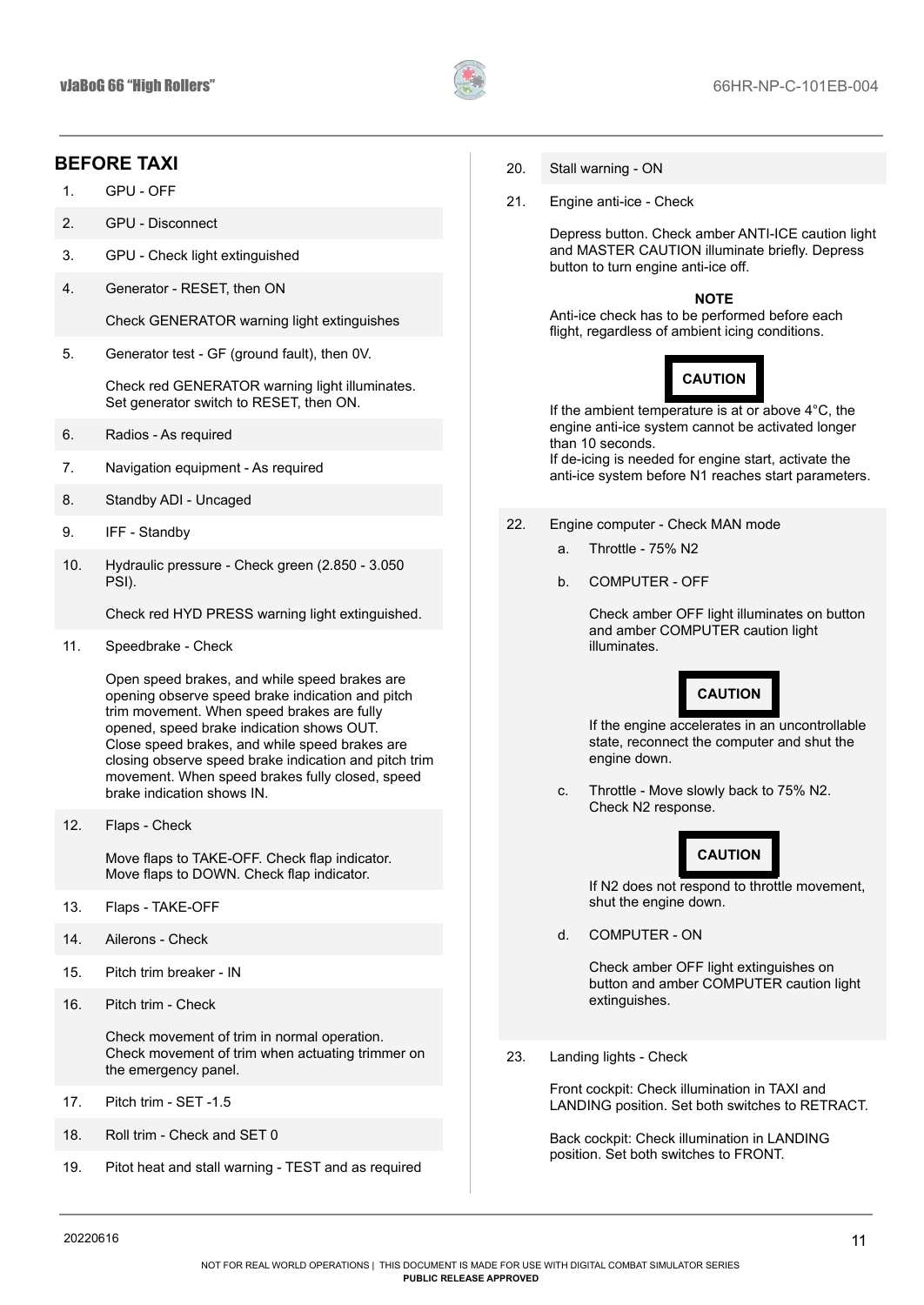

- 24. Interior lighting Check / Set
- 25. Exterior lighting Set
	- a. Anti-collision beacon ON
	- b. Nav lights BRIGHT
	- c. Formation lights BRIGHT (only at nighttime)
	- d. Landing lights TAXI

#### <span id="page-11-0"></span>**TAXI**

- 1. Chocks Remove
- 2. Parking brake Release
- 3. N1 Set 50%
- 4. Brakes Check
- 5. Flight controls Check
- 6. Flight instruments Check
- 7. Engine instruments Check
- 8. Hydraulic pressure within limits
- 9. Fuel transfer pumps AUT
- 10. Fuselage tank pump ON

Check amber FUEL PRESS warning extinguished.

- 11. Fuel switch ON
- 12. Speed brake IN
- 13. Flaps TAKE-OFF
- 14. Air conditioning master switch ON
- 15. SAI Uncage and check
- 16. Warning lights all OFF
- 17. Gear indicator 3 green
- 18. Shoulder harness Check

#### <span id="page-11-1"></span>**BEFORE TAKEOFF**

- 1. Canopies Closed and locked. Check red CANOPY warning light extinguished
- 2. Anti-skid ON
- 3. Pitot heat ON
- 4. Ignition CONTINUOUS
- 5. Exterior lighting Set
	- a. Anti-collision beacon ON
	- b. Nav lights BRIGHT
	- c. Formation lights BRIGHT (only at nighttime)
	- d. Landing lights LAND
- 6. Ejection seat safety pin OUT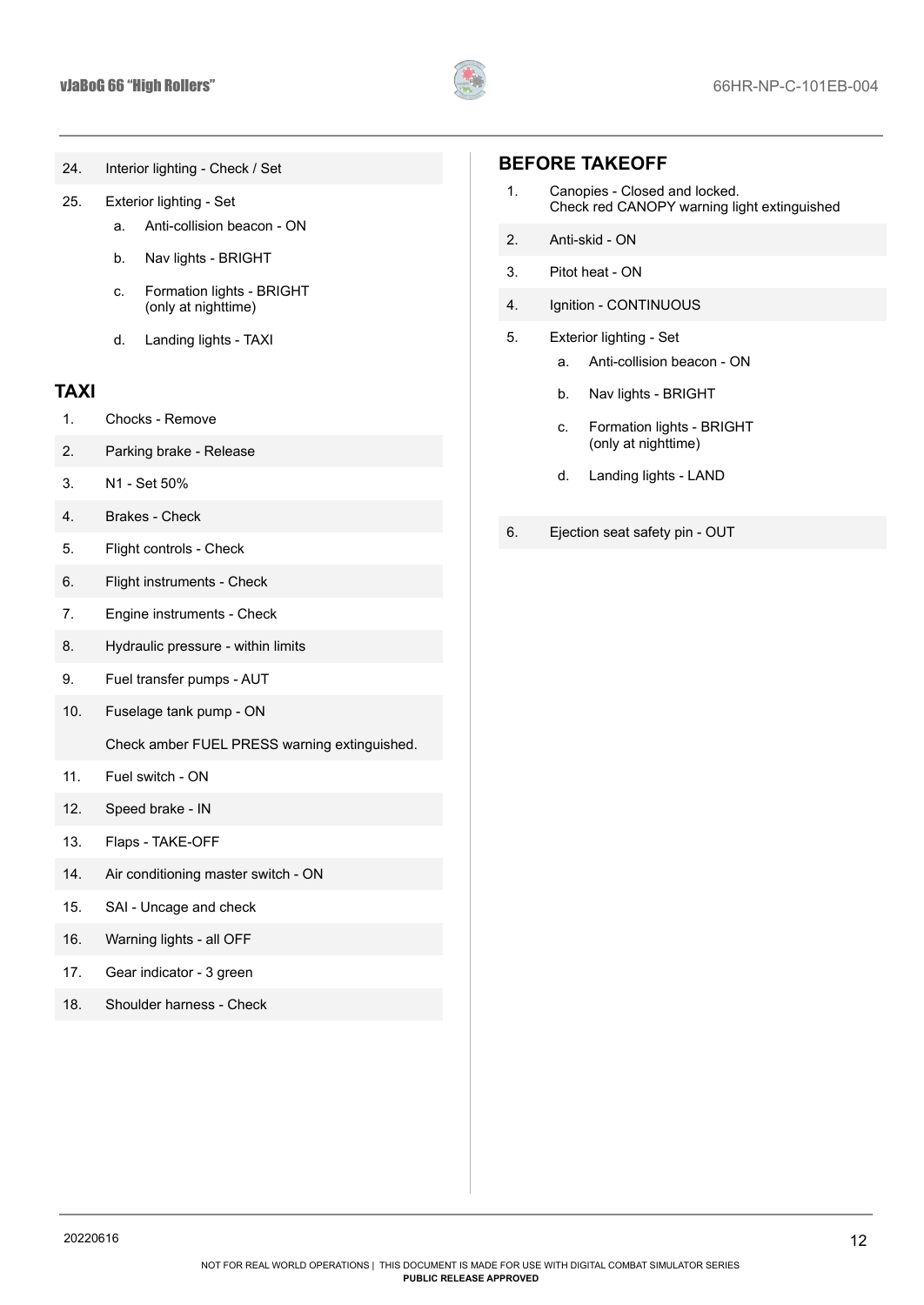

## <span id="page-12-2"></span>**TAKEOFF**

- 1. Brakes Set
- 2. Throttle MAX
- 3. Engine instruments Check
- 4. Brakes Release
- 5. Acceleration Check
- 6. At rotation speed ROTATE

## <span id="page-12-0"></span>**AFTER TAKEOFF**

- 1. Landing gear UP (between 120 KIAS and 200 KIAS)
- 2. Flaps UP (between 125 KIAS and 190 KIAS)

## **CAUTION**

Retracting the flaps will result in a pitch-up moment. The pilot has to anticipate and counter this by pushing the stick forward.

- 3. Landing lights RETRACT (below 200 KIAS)
- 4. RPM, ITT, OIL TEMP, OIL PRESS, FUEL PRESS Check
- 5. Anti-ice As required (OAT < 10 °C)
- 6. Operating Limits:

| <b>Thrust</b>     | Temp            | Time Max |
|-------------------|-----------------|----------|
| Takeoff           | 833 °C - 860 °C | 5 min    |
| Max Climb         | 796 °C - 832 °C | 30 min   |
| Max<br>Continuous | $\leq$ 795 °C   | $\infty$ |

#### <span id="page-12-3"></span>**CLIMB (6,000 FT)**

- 1. Ignition OFF
- 2. Altimeter As required

## <span id="page-12-1"></span>**CLIMB (10,000 FT)**

- 1. Oxygen Check
- 2. Fuel Check
- 3. Cabin altitude Check
- 4. Anti-ice As required

#### **NOTE**

Anti-ice required when any clouds are visible above or below the aircraft.

5. IFF - As required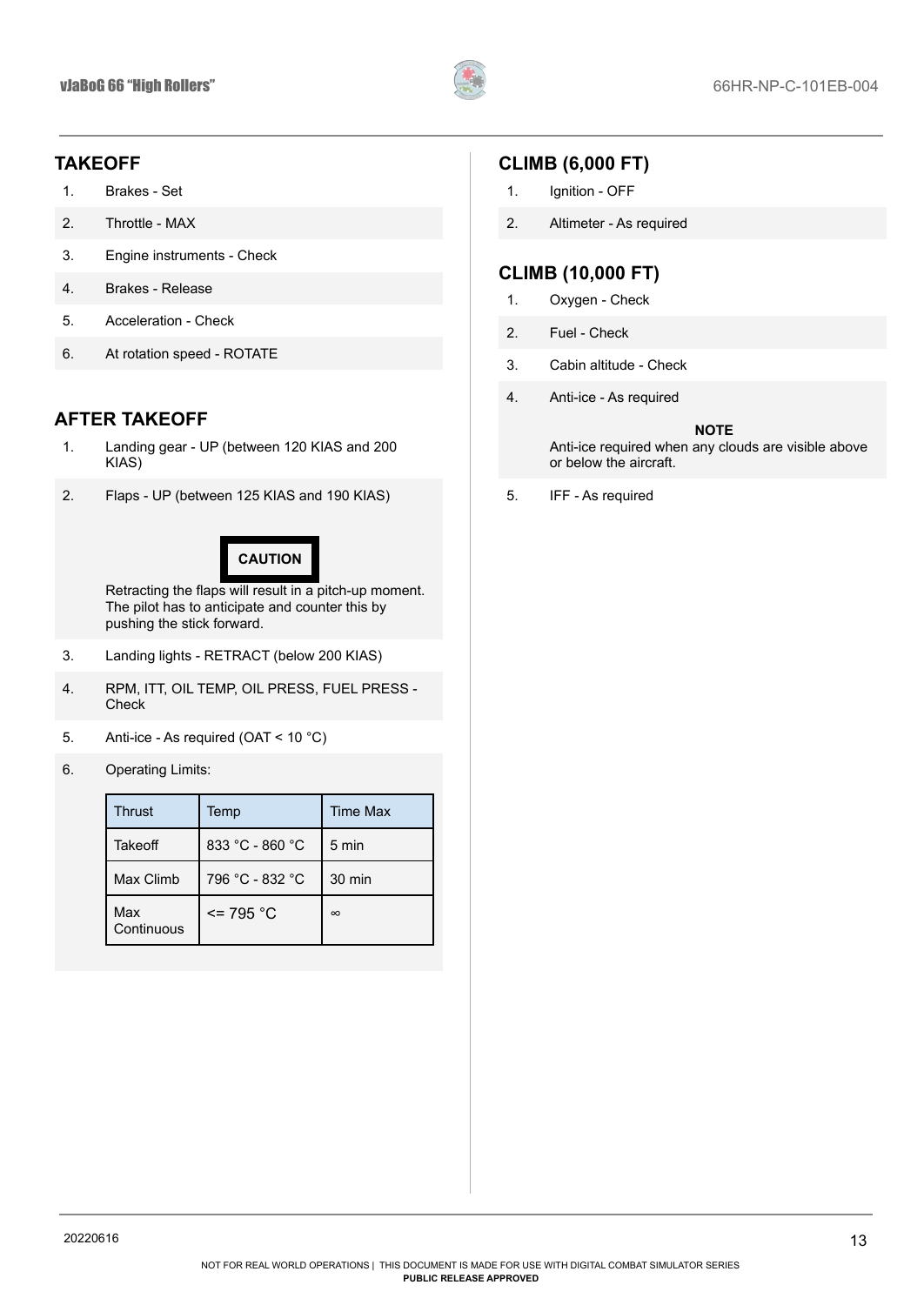

## <span id="page-13-0"></span>**FLIGHT**

- 1. Oxygen Check
- 2. Cabin altitude Check
- 3. Fuel Check
- 4. Fuel Check fuel used, fuel flow and fuel quantity

**NOTE**

On ferry flights, deactivate the wing transfer pumps, when the wing tanks are empty. Leave center pumpts in AUT (ANT in rear cockpit).

5. Engine and navigation instruments - Check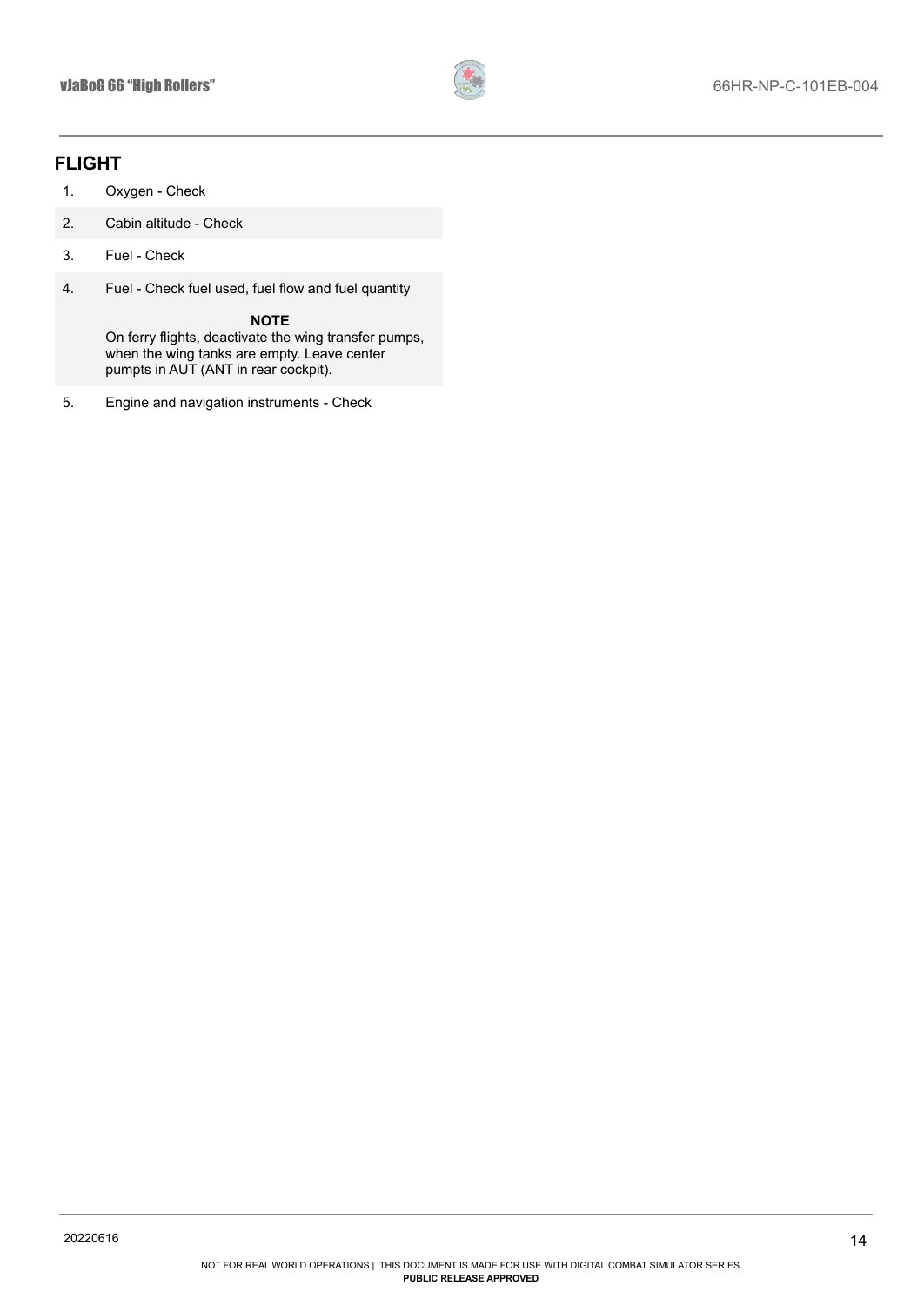

## <span id="page-14-1"></span>**DESCENT**

- 1. Flow selector As required
- 2. Pitot heat ON
- 3. Anti-ice As required
- 4. Oxygen Check
- 5. Altimeter Set QNH
- 6. TARSYN Mode select Check COMPASS
- 7. Fuel Check

## <span id="page-14-2"></span>**BEFORE LANDING**

- 1. Ignition CONTINUOUS
- 2. Hydraulic pressure Check
- 3. Anti-skid ON

## <span id="page-14-3"></span>**LANDING**

All calculated landing data assumes flight over a 50 ft obstacle and landing with minimum required landing distance. For normal landings, where no such obstacle is present and

runway length is not a problem, it is recommended to pass the runway threshold at 110 KIAS and touch down at 95 KIAS. These values may be reduced if landing with a smaller gross weight.

Touch down should occur with the main wheels first. Hold the stick back towards you, to delay nose wheel touchdown.

While the speed decreases, pull the stick further back, until full deflection is achieved.

Wait until the nose wheel touches down.

Apply slight brake pressure and increase upon need.

<span id="page-14-0"></span>To avoid loss of control during approaches with high wind gusts, increase approach speed by ½ of mean measured gusts.

## <span id="page-14-4"></span>**GO AROUND / TOUCH & GO**

1. Throttle - MAX



When operating the engine computer in MAN mode, the engine compressor can stall if the throttle is moved too fast.

- 2. Speed brake IN
- 3. Trim As required

#### **NOTE**

Main wheel touchdown can be inevitable. Do not try to not touchdown, as this can result in a nose high attitude. Instead, let the aircraft touchdown and fly a normal takeoff.

- 4. Gear UP
- 5. Flaps UP

## <span id="page-14-5"></span>**AFTER LANDING**

- 1. Pitot heat OFF
- 2. Anti-ice OFF
- 3. Ignition OFF
- 4. Speed brake IN
- 5. Flaps UP
- 6. Ejection seat safety pin IN
- 7. Landing lights TAXI
- 8. IFF OFF
- 9. VOR OFF
- 10. TACAN OFF
- 11. Canopies As required

Check cabin altitude prior to opening canopy.